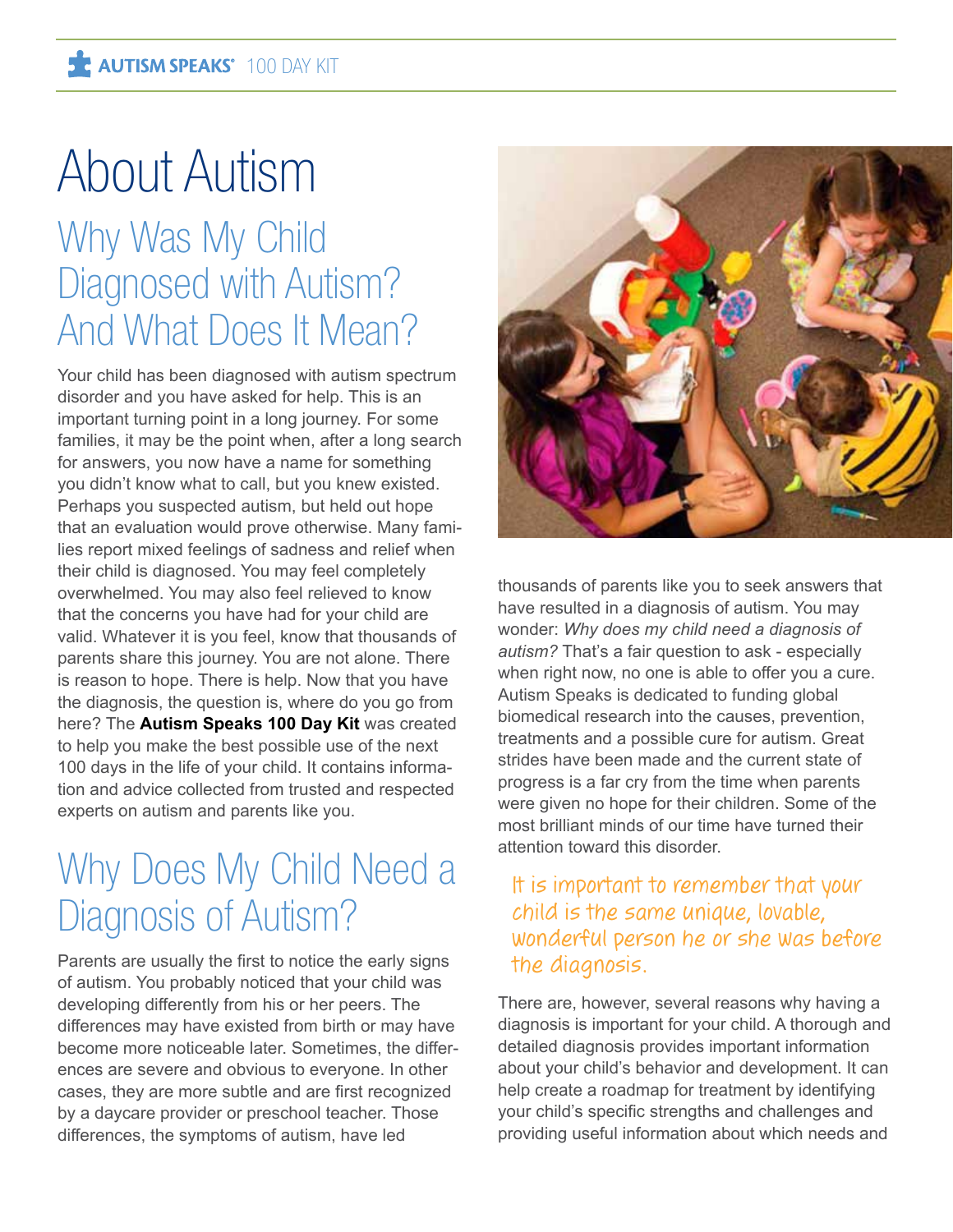skills should be targeted for effective intervention. A diagnosis is often required to access autism-specific services through early intervention programs or your local school district.

# How is Autism Diagnosed?

Presently, we don't have a medical test that can diagnose autism. As the symptoms of autism vary, so do the routes to obtaining a diagnosis. You may have raised questions with your pediatrician. Some children are identified as having developmental delays before obtaining a diagnosis of autism and may already receive some **Early Intervention** or **Special Education** services. Unfortunately, parents' concerns are sometimes not taken seriously by their doctor and as a result, a diagnosis is delayed. Autism Speaks and other autism-related organizations are working hard to educate parents and physicians, so that children with autism are identified as early as possible.

Your child may have been diagnosed by a **developmental pediatrician**, a **neurologist**, a **psychiatrist** or a **psychologist.** In some cases, a team of specialists may have evaluated your child and provided recommendations for treatment. The team may have included an **audiologist** to rule out hearing loss, a **speech & language therapist** to determine language skills and needs and an **occupational therapist** to evaluate physical and motor skills. A multi-disciplinary evaluation is important for diagnosing autism and other challenges that often accompany autism, such as delays in motor skills. If your child has not been evaluated by a multi-disciplinary team, you will want to make sure further evaluations are conducted so that you can learn as much as possible about your child's individual strengths and needs.



#### **For more information, visit the Autism Speaks Autism Treatment Network at autismspeaks.org/atn.**

Once you have received a formal diagnosis, it is important to make sure that you ask for a comprehensive report that includes the diagnosis in writing, as well as recommendations for treatment. The doctor may not be able to provide this for you at the appointment, as it may take some time to compile, but be sure to follow up and pick up this helpful necessary report as soon as it's available.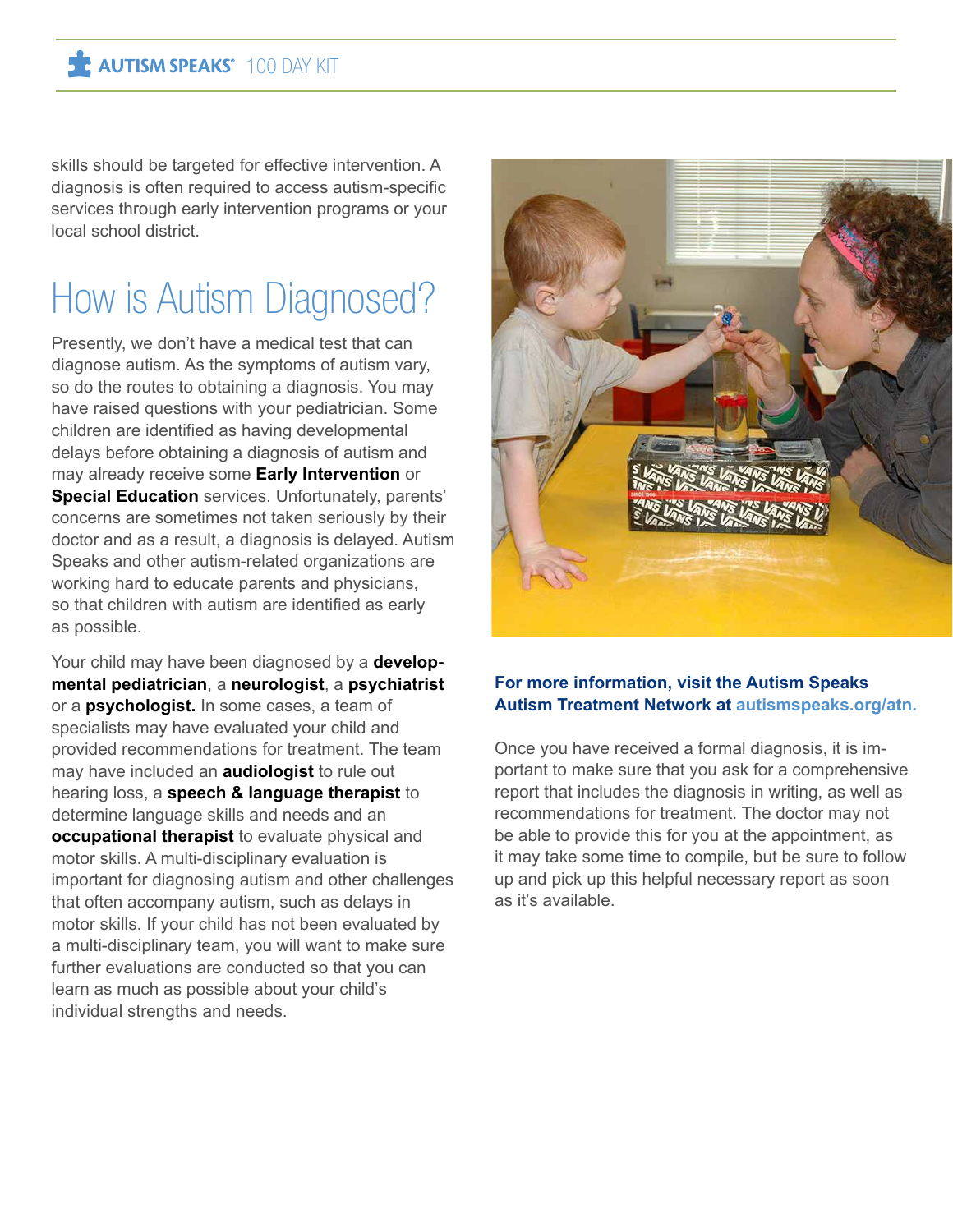# What is Autism?

**Autism spectrum disorder (ASD)** and **autism** are both general terms for a group of complex disorders of brain development. These disorders are characterized, in varying degrees, by difficulties in social interaction, verbal and nonverbal communication and repetitive behaviors. With the May 2013 publication of the fifth edition of the *American Psychiatric Association's Diagnostic and Statistical Manual of Mental Disorders* (commonly referred to as the DSM-5), all autism disorders were merged into one umbrella diagnosis of ASD. Previously, they were recognized as distinct subtypes, including autistic disorder, **childhood disintegrative disorder, pervasive developmental disorder-not otherwise specified (PDD-NOS)** and **Asperger Syndrome.** The DSM is the main diagnostic reference used by mental health professionals and insurance providers in the United States.

You may also hear the terms Classic Autism or Kanner's Autism (named after the first psychiatrist to describe autism) used to describe the most severe form of the disorder. Under the current DSM-5, the diagnosis of autism requires that at least six developmental and behavioral characteristics are observed, that problems are present before the age of three and that there is no evidence of certain other conditions that are similar.

#### **There are two domains where people with ASD must show persistent deficits:**

#### *1) persistent social communication and social interaction*

#### *2) restricted and repetitive patterns of behavior*

More specifically, people with ASD must demonstrate (either in the past or in the present) deficits in social-emotional reciprocity, deficits in nonverbal communicative behaviors used for social interaction and deficits in developing, maintaining and understanding relationships. In addition, they must show at least two types of repetitive patterns of behavior, including stereotyped or repetitive motor movements, insistence on sameness or inflexible adherence to routines, highly restricted, fixated interests, hyper or



hyporeactivity to sensory input or unusual interest in sensory aspects of the environment. Symptoms can be currently present or reported in past history. In addition to the diagnosis, each person evaluated will also be described in terms of any known genetic cause (e.g. Fragile X syndrome, Rett syndrome), level of language and intellectual disability and presence of medical conditions such as seizures, anxiety, depression and/or gastrointestinal (GI) problems.

The DSM-5 has an additional category called **Social Communication Disorder (SCD).** This allows for a diagnosis of disabilities in social communication, without the presence of repetitive behavior. SCD is a new diagnosis and much more research and information is needed. There are currently few guidelines for the treatment of SCD. Until such guidelines become available, treatments that target socialcommunication, including many autism-specific interventions, should be provided to individuals with SCD.

**To read the whole DSM-5 criteria, please visit autismspeaks.org/dsm-5.**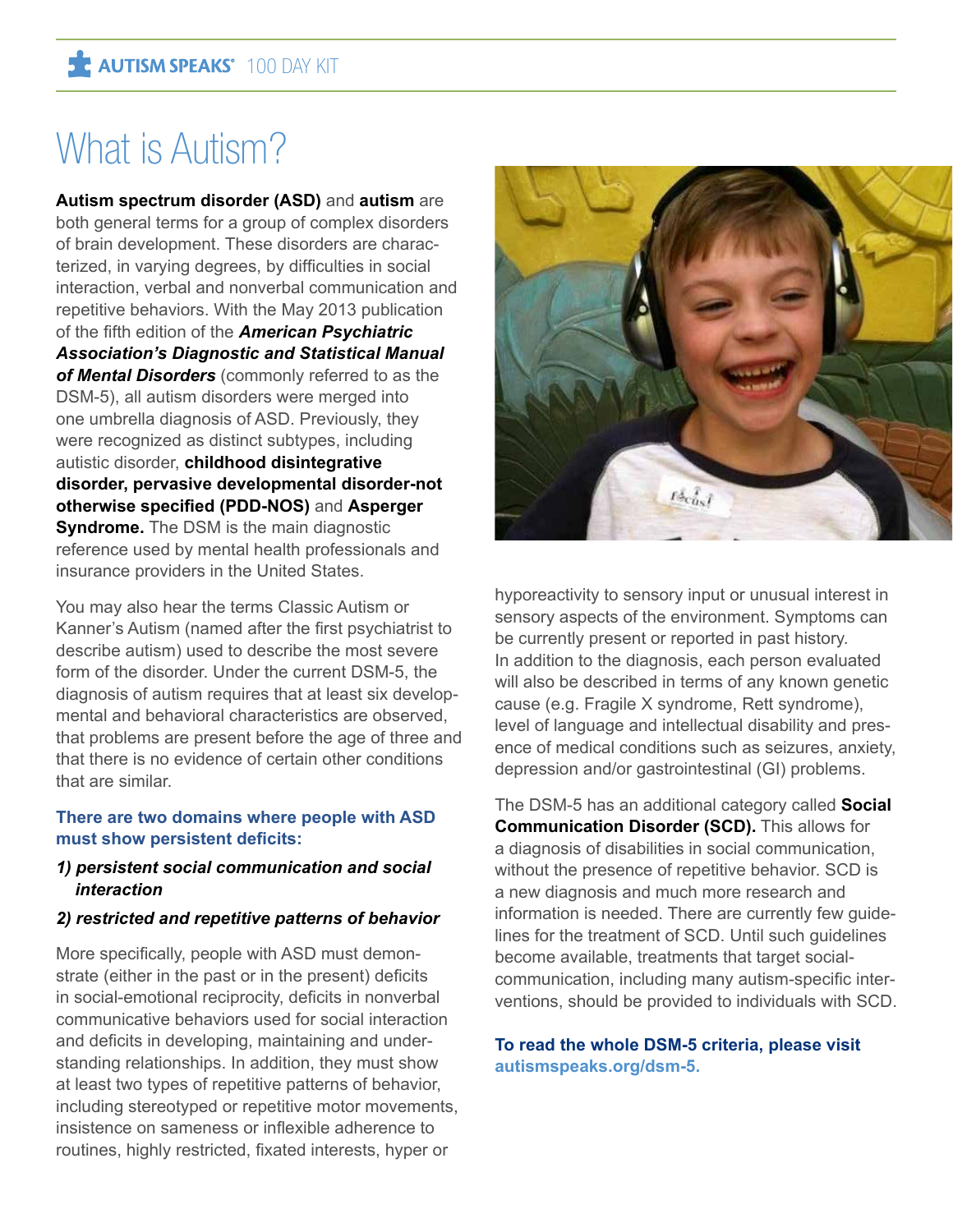# How Common is Autism?

Autism statistics from the U.S. Centers for Disease Control and Prevention (CDC) released in March 2014 identify around 1 in 68 American children as on the autism spectrum – a ten-fold increase in prevalence in 40 years. Careful research shows that this increase is only partly explained by improved diagnosis and awareness. Studies also show that autism is four to five times more common among boys than girls. An estimated 1 out of 42 boys and 1 in 189 girls are diagnosed with autism in the United States.

ASD affects over 2 million individuals in the U.S. and tens of millions worldwide. Moreover, government autism statistics suggest that prevalence rates have increased 10% to 17% annually in recent years. There is no established explanation for this continuing increase, although improved diagnosis and environmental influences are two reasons often considered.

# What Causes Autism?

Not long ago, the answer to this question would have been "we have no idea." Research is now delivering the answers. First and foremost, we now know that there is no one cause of autism, just as there is no one type of autism. Over the last five years, scientists have identified a number of rare gene changes or mutations associated with autism. Research has identified more than 100 autism risk genes. In around 15% of cases, a specific genetic cause of a person's autism can be identified. However, most cases involve a complex and variable combination of genetic risk and environmental factors that influence early brain development.



In other words, in the presence of a genetic predisposition to autism, a number of non-genetic or environmental influences further increase a child's risk. The clearest evidence of these environmental risk factors involves events before and during birth. They include advanced parental age at time of conception (both mom and dad), maternal illness during pregnancy, extreme prematurity, very low birth weight and certain difficulties during birth, particularly those involving periods of oxygen deprivation to the baby's brain. Mothers exposed to high levels of pesticides and air pollution may also be at higher risk of having a child with ASD. It is important to keep in mind that these factors, by themselves, do not cause autism. Rather, in combination with genetic risk factors, they appear to modestly increase risk.

A small but growing body of research suggests that autism risk is lower among children whose mothers took prenatal vitamins (containing folic acid) in the months before and after conception.

Increasingly, researchers are looking at the role of the immune system in autism. Autism Speaks is working to increase awareness and investigation of these and other issues where further research has the potential to improve the lives of those who struggle with autism.

While the causes of autism are complex, it is abundantly clear that it is not caused by bad parenting. Dr. Leo Kanner, the psychiatrist who first described autism as a unique condition in 1943, believed that it was caused by cold, unloving mothers. Bruno Bettelheim, a renowned professor of child development, perpetuated this misinterpretation of autism. Their promotion of the idea that unloving mothers caused their children's autism created a generation of parents who carried the tremendous burden of guilt for their child's disability. In the 1960s and 70s, Dr. Bernard Rimland, the father of a son with autism who later founded the Autism Society of America and the Autism Research Institute, helped the medical community understand that autism is a biological disorder and is not caused by cold parents.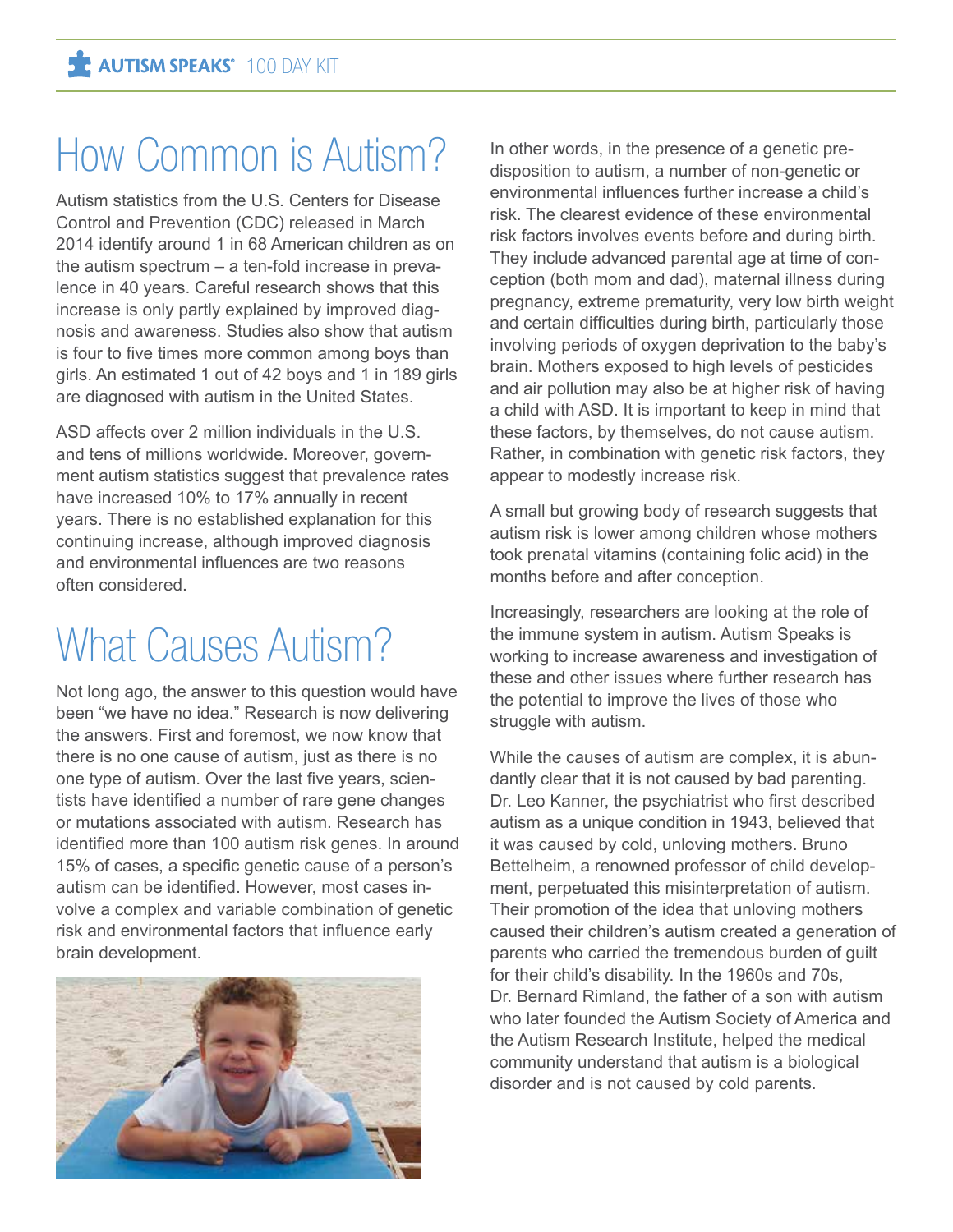## More Information about Symptoms of Autism

Autism affects the way an individual perceives the world and makes communication and social interaction difficult. Autism spectrum disorders (ASD) are characterized by social-interaction difficulties, communication challenges and a tendency to engage in repetitive behaviors. However, symptoms and their severity vary widely across these three core areas. Taken together, they may result in relatively mild challenges for someone on the high functioning end of the autism spectrum. For others, symptoms may be more severe, as when repetitive behaviors and lack of spoken language interfere with everyday life.

#### It is sometimes said that if you know one person with autism, you know one person with autism.

While autism is usually a life long condition, all children and adults benefit from interventions, or therapies, that can reduce symptoms and increase skills and abilities. Although it is best to begin intervention as soon as possible, the benefits of therapy can continue throughout life. The long term outcome is highly variable. A small percentage of children lose their diagnosis over time, while others remain severely affected. Many have normal **cognitive skills**, despite challenges in social and language abilities. Many individuals with autism develop speech and learn to communicate with others. Early intervention can make extraordinary differences in your child's development. How your child is functioning now may be very different from how he or she will function later on in life.

**The information following on the social symptoms, communication disorders and repetitive behaviors associated with autism is partially taken from the National Institute of Mental Health (NIMH) website.**



## *Social symptoms*

Typically developing infants are social by nature. They gaze at faces, turn toward voices, grasp a finger and even smile by 2 to 3 months of age. By contrast, most children who develop autism have difficulty engaging in the give-and-take of everyday human interactions. By 8 to 10 months of age, many infants who go on to develop autism are showing some symptoms such as failure to respond to their names, reduced interest in people and delayed babbling. By toddlerhood, many children with autism have difficulty playing social games, don't imitate the actions of others and prefer to play alone. They may fail to seek comfort or respond to parents' displays of anger or affection in typical ways.

Research suggests that children with autism are attached to their parents. However, the way they express this attachment can be unusual. To parents, it may seem as if their child is disconnected. Both children and adults with autism also tend to have difficulty interpreting what others are thinking and feeling. Subtle social cues such as a smile, wave or grimace may convey little meaning. To a person who misses these social cues, a statement like "Come here!" may mean the same thing, regardless of whether the speaker is smiling and extending her arms for a hug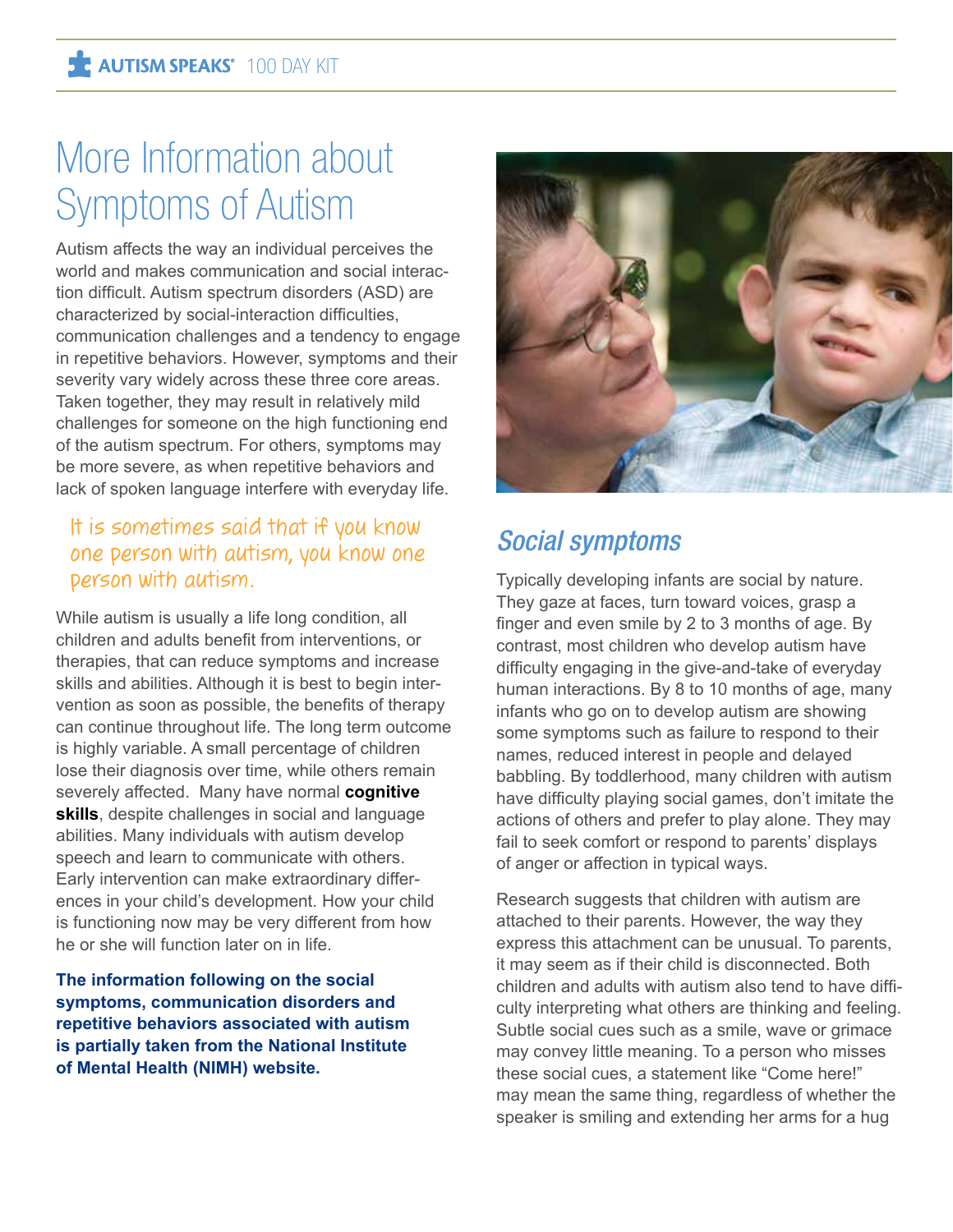or frowning and planting her fists on her hips. Without the ability to interpret gestures and facial expressions, the social world can seem bewildering.

Many people with autism have similar difficulty seeing things from another person's perspective. Most five-year-olds understand that other people have different thoughts, feelings and goals than they have. A person with autism may lack such understanding. This, in turn, can interfere with the ability to predict or understand another person's actions.

It is common – but not universal – for those with autism to have difficulty regulating emotions. This can take the form of seemingly "immature" behavior such as crying or having outbursts in inappropriate situations. It can also lead to disruptive and physically aggressive behavior. The tendency to "lose control" may be particularly pronounced in unfamiliar, overwhelming or frustrating situations. Frustration can also result in self-injurious behaviors such as head banging, hair pulling or self-biting.

Fortunately, children with autism can be taught how to socially interact, use gestures and recognize facial expressions. Also, there are many strategies that can be used to help the child with autism deal with frustration so that he or she doesn't have to resort to challenging behaviors. We will discuss this later.

#### *Communication difficulties*

Young children with autism tend to be delayed in babbling, speaking and learning to use gestures. Some infants who later develop autism coo and babble during the first few months of life before losing these communicative behaviors. Others experience significant language delays and don't begin to speak until much later. With therapy, however, most people with autism do learn to use spoken language and all can learn to communicate.

Many nonverbal or nearly nonverbal children and adults learn to use communication systems such as pictures, sign language, electronic word processors or even speech-generating devices.

When language begins to develop, people with autism may use speech in unusual ways. Some have difficulty combining words into meaningful sentences. They may speak only single words or repeat the same phrase over and over. Some go through a stage where they repeat what they hear verbatim (echolalia).

Many parents assume difficulties expressing language automatically mean their child isn't able to understand the language of others, but this is not always the case. It is important to distinguish between expressive language and receptive language. Children with difficulties in expressive language are often unable to express what they are thinking through language, whereas children with difficulties in receptive language are often unable to understand what others are saying. Therefore, the fact that your child may seem unable to express him or herself through language does not necessarily mean he or she is unable to comprehend the language of others. Be sure to talk to your doctor or look for signs that your child is able to interpret language, as this important distinction will affect the way you communicate with him or her.

It is important to understand the importance of pragmatics when looking to improve and expand upon your child's communication skills. **Pragmatics** are social rules for using language in a meaningful context or conversation. While it is important that your child learns how to communicate through words or sentences, it is also key to emphasize both when and where the specific message should be conveyed. Challenges in pragmatics are a common feature of spoken language difficulties in children with autism. These challenges may become more apparent as your child gets older.

Some mildly affected children exhibit only slight delays in language or even develop precocious language and unusually large vocabularies – yet have difficulty sustaining a conversation. Some children and adults with autism tend to carry on monologues on a favorite subject, giving others little chance to comment. In other words, the ordinary "give-and-take" of conversation proves difficult. Some children with ASD with superior language skills tend to speak like little professors, failing to pick up on the "kid-speak" that's common among their peers.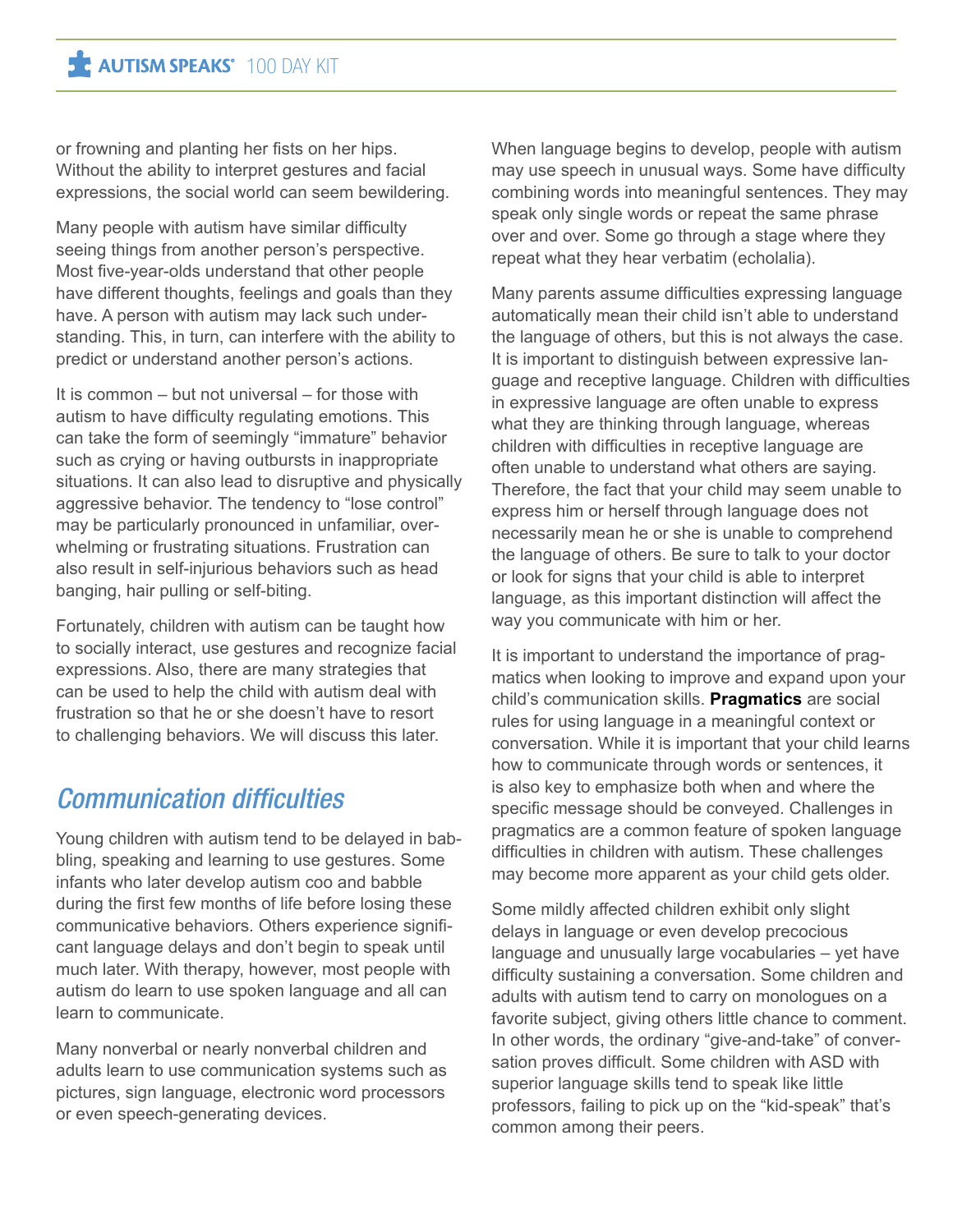Another common difficulty is the inability to understand body language, tone of voice and expressions that aren't meant to be taken literally. For example, even an adult with autism might interpret a sarcastic "Oh, that's just great!" as meaning it really is great.

Conversely, individuals affected by autism may not exhibit typical body language. Facial expressions, movements and gestures may not match what they are saying. Their tone of voice may fail to reflect their feelings. Some use a high-pitched sing-song or a flat, robot-like voice. This can make it difficult for others to know what they want and need. This failed communication, in turn, can lead to frustration and inappropriate behavior (such as screaming or grabbing) on the part of the person with autism. Fortunately, there are proven methods for helping children and adults with autism learn better ways to express their needs. As the person with autism learns to communicate what he or she wants, challenging behaviors often subside.

**Children with autism often have difficulty letting others know what they want or need until they are taught how to communicate through speech, gestures or other means.**

### *Repetitive behaviors*

Unusual repetitive behaviors and/or a tendency to engage in a restricted range of activities are another core symptom of autism. Common repetitive behaviors include hand-flapping, rocking, jumping and twirling, arranging and rearranging objects and repeating sounds, words or phrases. Sometimes the repetitive behavior is self-stimulating, such as wiggling fingers in front of the eyes.

The tendency to engage in a restricted range of activities can be seen in the way that many children with autism play with toys. Some spend hours lining up toys in a specific way instead of using them for pretend play. Similarly, some adults are preoccupied with having household or other objects in a fixed order or place. It can prove extremely upsetting if

someone or something disrupts the order. Along these lines, many children and adults with autism need and demand extreme consistency in their environment and daily routine. Slight changes can be extremely stressful and lead to outbursts.

Repetitive behaviors can take the form of intense preoccupations or obsessions. These extreme interests can prove all the more unusual for their content (e.g. fans, vacuum cleaners or toilets) or depth of knowledge (e.g. knowing and repeating astonishingly detailed information about Thomas the Tank Engine or astronomy). Older children and adults with autism may develop tremendous interest in numbers, symbols, dates or science topics.

#### **Many children with autism need and demand absolute consistency in their environment.**

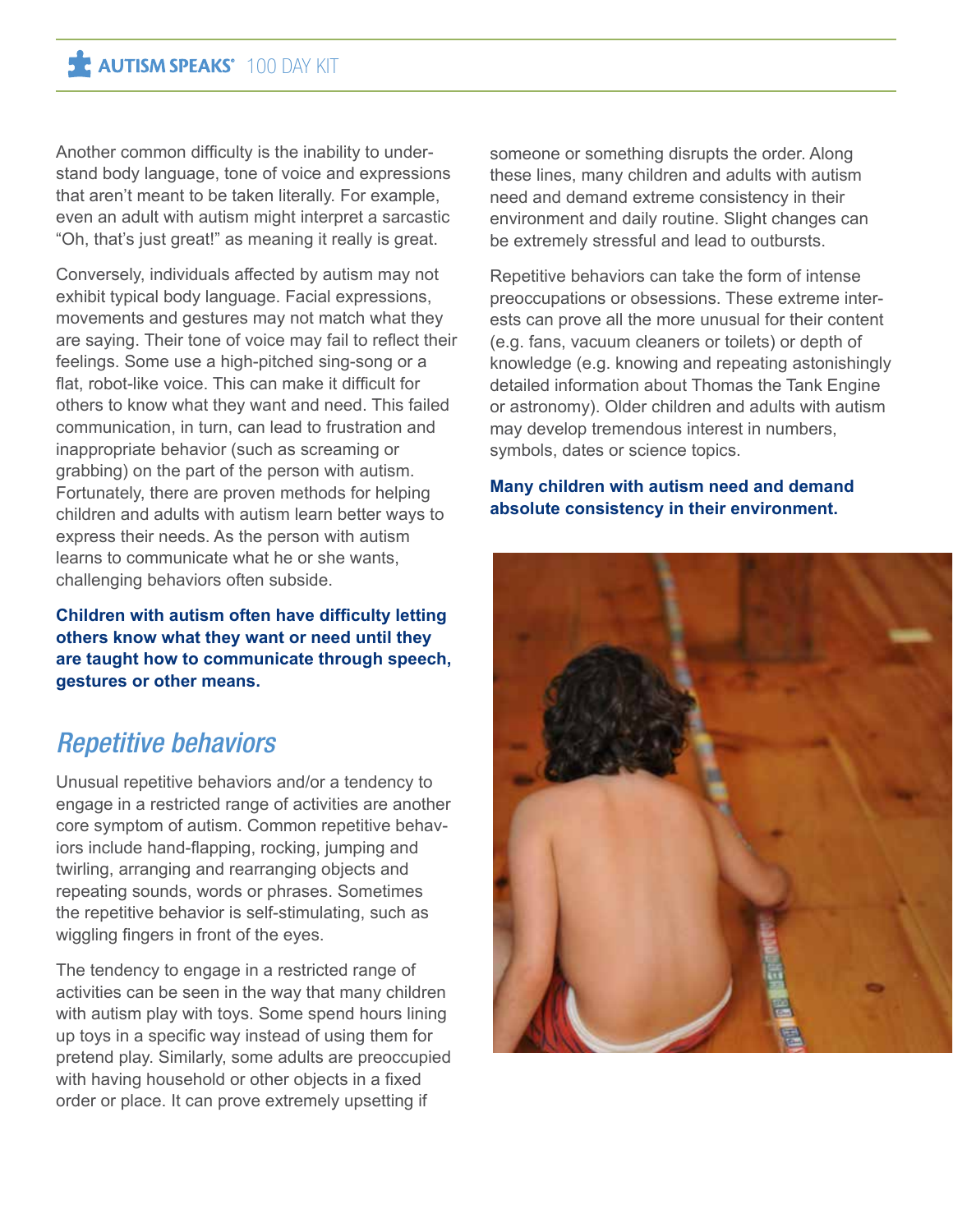## Unique Abilities that May Accompany Autism

Along with the challenges that autism involves, you may have noticed that your child also exhibits areas of strength. Although not all children have special talents, it is not uncommon for individuals with autism to have exceptional skills in math, music, art and reading, among others. These areas of expertise can provide great satisfaction and pride for the child with autism. If possible, incorporate your child's areas of expertise into his or her everyday activities and use them whenever possible as a way for him or her to learn and excel.



**The following is adapted from Sally Ozonoff, Geraldine Dawson and James McPartland's**  *A Parent's Guide to Asperger's Syndrome and High-Functioning Autism.*

Just as individuals with autism have a variety of difficulties, they also have some distinctive strengths. Some of the strengths that individuals with autism have may include:

- *- Ability to understand concrete concepts, rules and sequences*
- *Strong long term memory skills*
- *Math skills*
- *Computer skills*
- *Musical ability*
- *Artistic ability*
- *Ability to think in a visual way*
- *Ability to decode written language at an early age (This ability is called Hyperlexia – some children with autism can decode written language earlier than they can comprehend written language.)*
- *Honesty sometimes to a fault*
- *Ability to be extremely focused if they are working on a preferred activity*
- *Excellent sense of direction*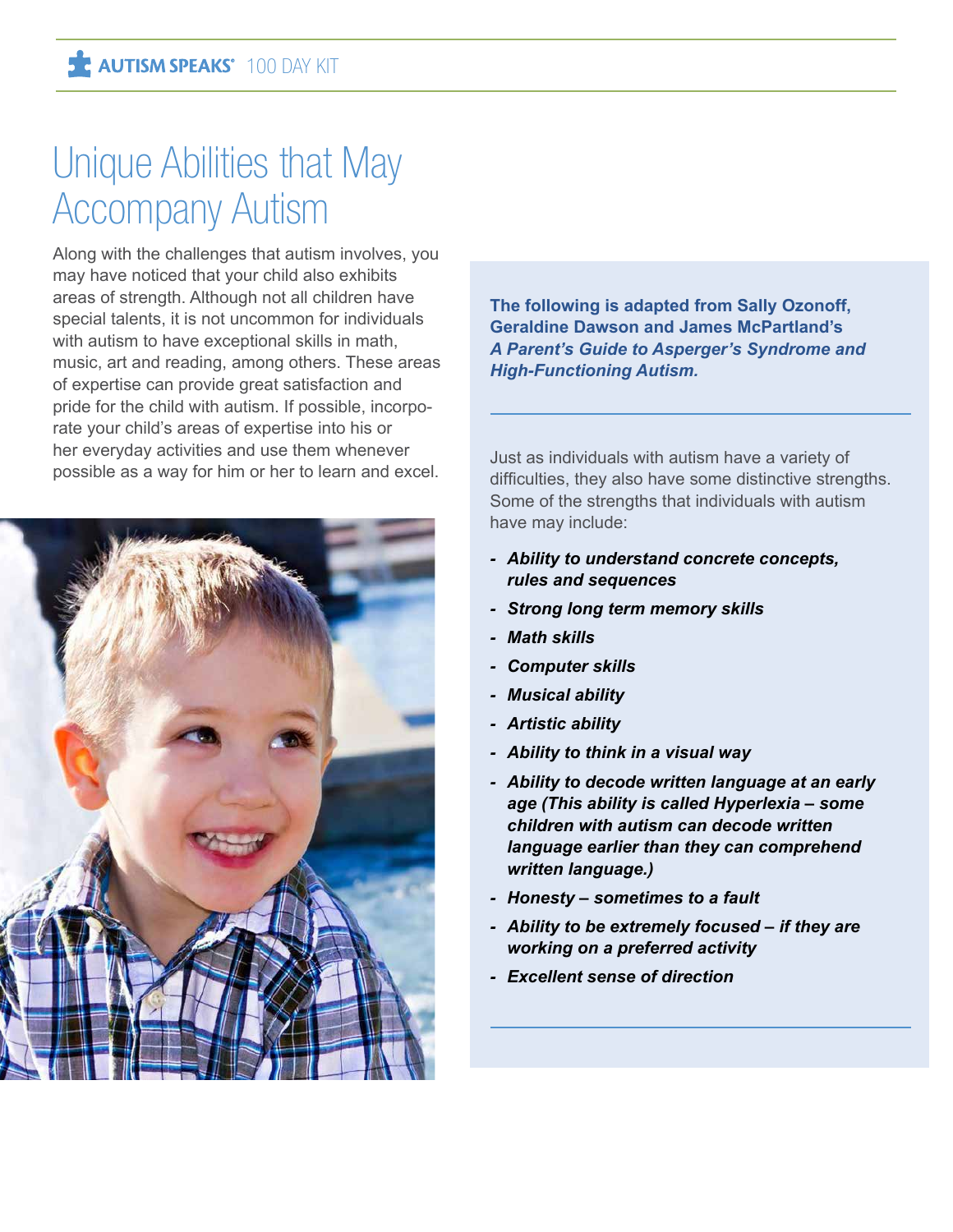



## "How Can My Child Have Autism When He Seems So Smart?"

#### **From** *Does My Child Have Autism?* **by Wendy Stone**

Right now you might be thinking about all the things your child with autism learned at a much younger age than other children you know. And yes, you are right: there are also things that children with autism learn on their own much faster than their typically developing peers or siblings. For example, they can be very good at learning to pick out their favorite DVD from a stack, even when it's not in its case. They may learn at a very young age how to operate the remote controls to the TV and DVD player so that they can rewind their videos to their favorite parts (or fast forward through the parts they don't like). They can be very creative in figuring out ways to climb up on the counter to reach a cabinet that has their favorite cereal or even how to use the key to unlock the dead bolt on the back door so they can go outside to play on the swing. Clearly, these are not behaviors that you would even think about trying to teach a two-year-old child. And yet some children with autism somehow manage to acquire these skills on their own. How can we understand this inconsistency between the things children with autism do and don't learn? How can a child who can't put different shapes into a shape sorter learn to turn on the TV and DVD player, put a DVD in and push the play button? How can a child who can't understand a simple direction like "get your coat" figure out how to unlock a door to get outside?

What accounts for this unique learning style? In a word: *motivation.* We all pay attention better to the things that interest us, so we become much more proficient at learning them. Understanding what is motivating to your child (all children are different) will be one of the keys to increasing their learning and their skills. Your child's special talents may be part of his unique and inherent learning style and nature.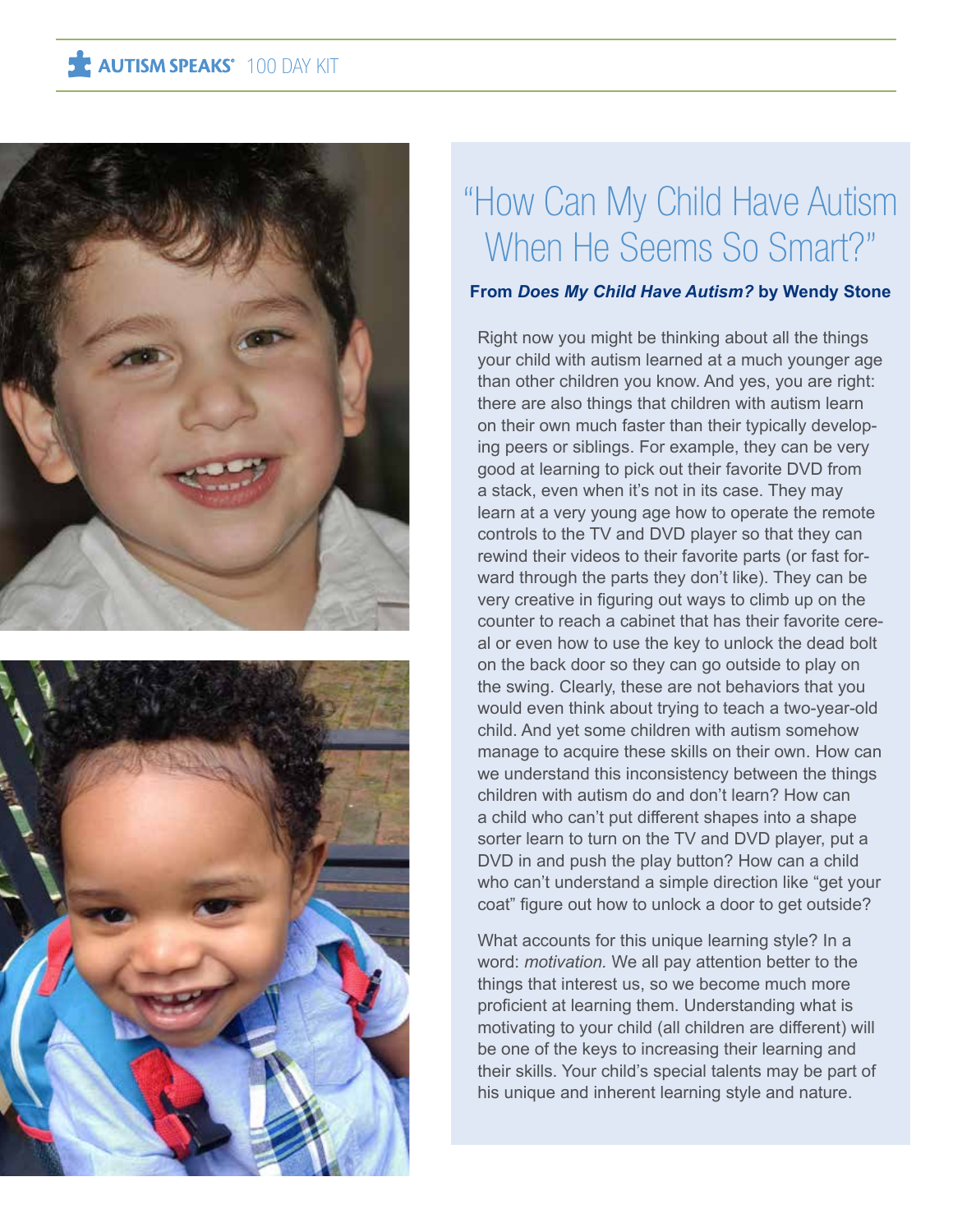## Physical and Medical Issues that May Accompany Autism

### *Seizure disorders*

**Seizure Disorder**, also called **epilepsy**, occurs in as many as one third of individuals with autism spectrum disorder. Epilepsy is a brain disorder marked by recurring seizures or convulsions. Experts propose that some of the brain abnormalities that are associated with autism may contribute to seizures. These abnormalities can cause changes in brain activity by disrupting neurons in the brain. Neurons are cells in the brain that process and transmit information and send signals to the rest of the body. Overloads or disturbances in the activity of these neurons can result in imbalances that cause seizures.

Epilepsy is more common in children who also have **cognitive** deficits. Some researchers have suggested that seizure disorder is more common when the child has shown a regression or loss of skills. There are different types and subtypes of seizures and a child with autism may experience more than one type. The easiest to recognize are large "grand mal" (or **tonic-clonic**) seizures. Others include "petit mal" (or **absence**) seizures and **subclinical seizures**, which may only be apparent in an **EEG** (electroencephalogram). It is not clear whether subclinical seizures have effects on language, cognition and behavior. The seizures associated with autism usually start either early in childhood or during adolescence, but may occur at any time. If you are concerned that your child may be having seizures, you should see a neurologist. The neurologist may order tests that may include an **EEG**, an **MRI** (Magnetic Resonance Imaging), a **CT** (Computed Axial Tomography) and a **CBC** (Complete Blood Count). Children and adults with epilepsy are typically treated with **anticonvulsants** or seizure medicines to reduce or eliminate occurrences. If your child has epilepsy, you will work closely with a neurologist to find the medicine (or combination of medicines) that works the best with the fewest side effects and to learn the best ways to ensure your child's safety during a seizure.

**You can find more information about autism and epilepsy at autismspeaks.org/family-services/epilepsy.** 



### *Genetic disorders*

Some children with autism have an identifiable genetic condition that affects brain development. These genetic disorders include Fragile X syndrome, Angelman syndrome, tuberous sclerosis, chromosome 15 duplication syndrome and other single-gene and chromosomal disorders. While further study is needed, single gene disorders appear to affect 15 to 20% of those with ASD. Some of these syndromes have characteristic features or family histories, the presence of which may prompt your doctor to refer your child to a geneticist or neurologist for further testing. The results can help increase awareness of associated medical issues and guide treatment and life planning.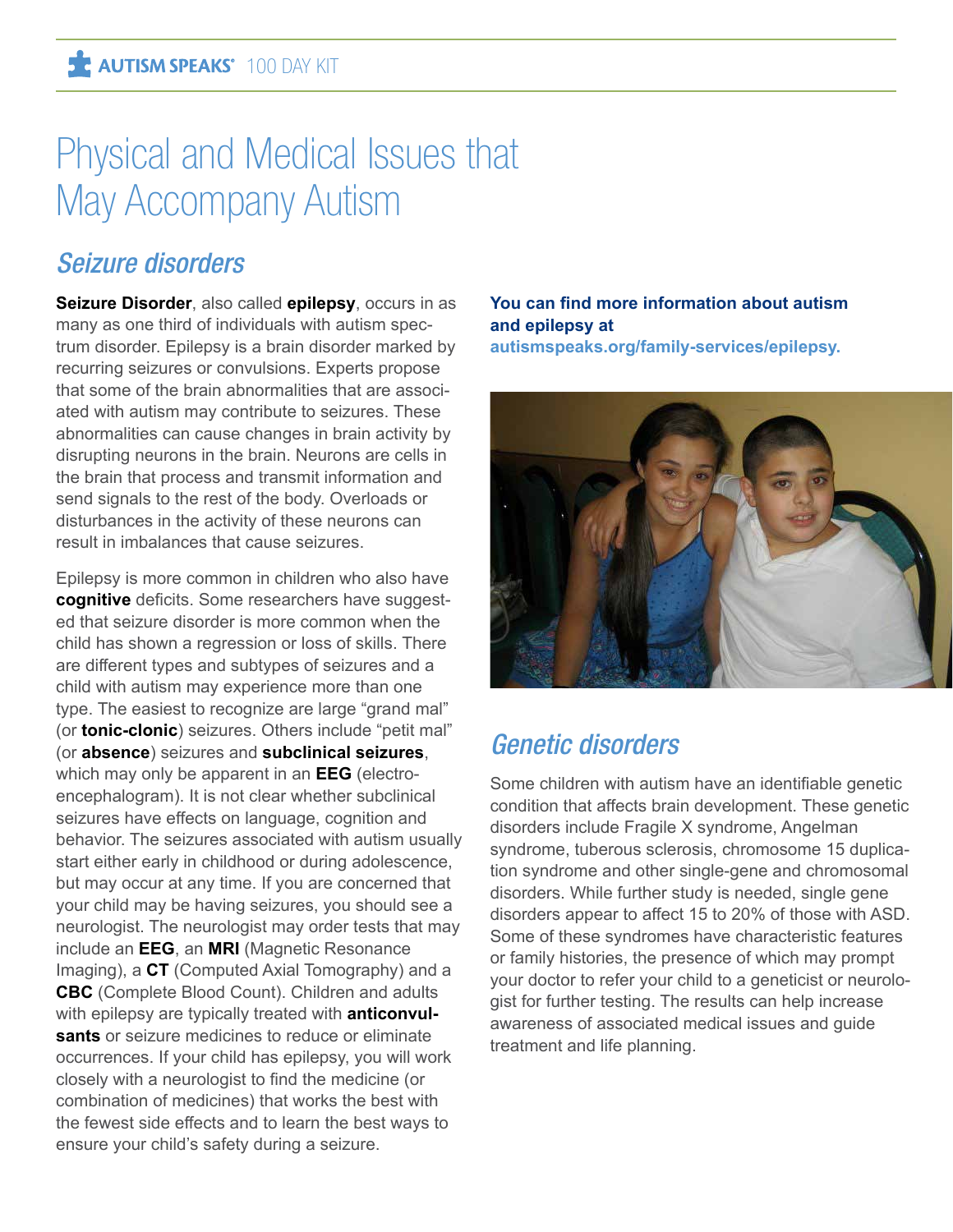### *Gastrointestinal (GI) disorders*

Many parents report **gastrointestinal (GI)** problems in their children with autism. The exact prevalence of gastrointestinal problems such as **gastritis, chronic constipation, colitis** and **esophagitis** in individuals with autism is unknown. Surveys have suggested that between 46 and 85% of children with autism have problems such as chronic constipation or diarrhea. One study identified a history of gastrointestinal symptoms (such as abnormal pattern of bowel movements, frequent constipation, frequent vomiting and frequent abdominal pain) in 70% of the children with autism. If your child has similar symptoms, you will want to consult a **gastroenterologist**, preferably one who works with people with autism. Your child's physician may be able to help you find an appropriate specialist. Pain caused by GI issues is sometimes recognized because of a change in a child's behavior, such as an increase in self-soothing behaviors like rocking or outbursts of aggression or self-injury. Bear in mind that your child may not have the language skills to communicate the pain caused by GI issues. Treating GI problems may result in improvement in your child's behavior. Anecdotal evidence suggests that some children may be helped by dietary intervention for GI issues, including the elimination of dairy and gluten containing foods. *(For more information, see Gluten Free Casein Free diet in the treatment section of this kit.)* As with any treatment, it is best to consult your child's physician to develop a comprehensive plan. In January 2010, Autism Speaks initiated a campaign to inform pediatricians about the diagnosis and treatment of GI problems associated with autism.

**For additional information from the Official Journal of American Academy of Pediatrics, go to: pediatrics.aappublications.org/cgi/ content/full/125/Supplement\_1/S1.**

**For information that can be shared with your child's doctor, go to: autismspeaks.org/press/ gastrointestinal\_treatment\_guidelines.php.**



## *Sleep dysfunction*

Is your child having trouble getting to sleep or sleeping through the night? Sleep problems are common in children and adolescents with autism. Having a child with sleep problems can affect the whole family. It can also have an impact on the ability of your child to benefit from therapy. Sometimes sleep issues may be caused by medical issues such as **obstructive sleep apnea** or **gastroesophageal reflux** and addressing the medical issues may solve the problem. In other cases, when there is no medical cause, sleep issues may be managed with behavioral interventions including **"sleep-hygiene"** measures, such as limiting the amount of sleep during the day and establishing regular bedtime routines. There is some evidence of abnormality of **melatonin** regulation in children with autism. While melatonin may be effective for improving the ability of children with autism to fall asleep, more research is needed. Melatonin or sleep aids of any kind should not be given without first consulting with your child's physician.

**For additional information on sleep issues visit: autismspeaks.org/science/resources-programs/ autism-treatment-network/tools-you-can-use/ sleep-tool-kit.**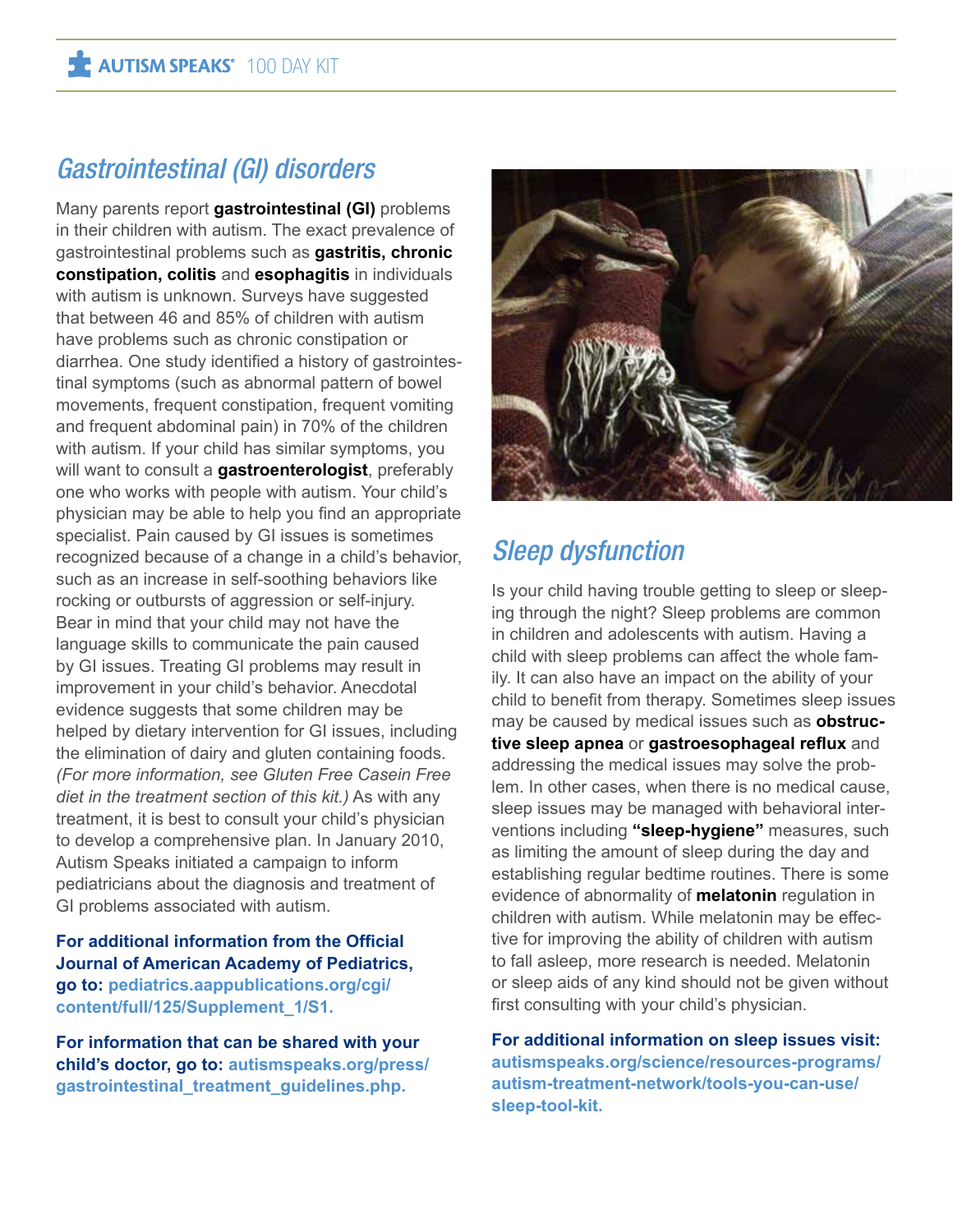## *Sensory Integration Dysfunction*

Many children with autism experience unusual responses to **sensory stimuli** or input. These responses are due to difficulty in processing and integrating sensory information. Vision, hearing, touch, smell, taste, the sense of movement **(vestibular system)** and the sense of position **(proprioception)** can all be affected. This means that while information is sensed normally, it may be perceived much differently. Sometimes stimuli that seem "normal" to others can be experienced as painful, unpleasant or confusing by a child with **Sensory Integration Dysfunction (SID)**, the clinical term for this characteristic. (SID may also be called Sensory Processing Disorder or Sensory Integration Disorder.) SIDs can involve hypersensitivity (also known as **sensory defensiveness**) or hyposensitivity. An example of hypersensitivity would be an inability to tolerate wearing clothing, being touched or being in a room with normal lighting. **Hyposensitivity** might be apparent in a child's increased tolerance for pain or a constant need for sensory stimulation. Treatment for Sensory Integration Dysfunction is usually addressed with occupational therapy and/or sensory integration therapy.

#### *Pica*

**Pica** is an eating disorder involving eating things that are not food. Children between 18 and 24 months of age often eat nonfood items, but this is typically a normal part of development. Some children with autism and other developmental disabilities persist beyond the developmentally typical timeframe and continue to eat items such as dirt, clay, chalk or paint chips. Children showing signs of persistent mouthing of fingers or objects, including toys, should be tested for elevated blood levels of lead, especially if there is a known potential for environmental exposure to lead. You should speak to your doctor about these concerns so he or she can help you with treatment. Your child's doctor will help you to assess if your child needs a behavioral intervention or if it is something that can be managed at home.



**Visit the Autism Speaks Tool Kits page to download tool kits with information and resources related to pica for both parents and professionals at autismspeaks.org/family-services/tool-kits.**

## *Mental health*

Oftentimes a child diagnosed with ASD may receive an additional diagnosis such as **Attention Deficit Hyperactivity Disorder (ADHD). ADHD** and anxiety are quite common and addressing these diagnoses properly can help your child make great strides. Recent studies suggest that 1 in 5 children on the autism spectrum also has ADHD and 30% struggle with an **anxiety disorder** such as social phobia, separation anxiety, panic disorder and specific phobias. The classic symptoms of ADHD include chronic problems with inattention, impulsivity and hyperactivity. However, these or similar symptoms can likewise result from autism. For this reason, it is important that evaluation be made by someone with expertise in both disorders. A recent study found that just 1 in 10 children with autism and ADHD was receiving medication to relieve the ADHD symptoms.